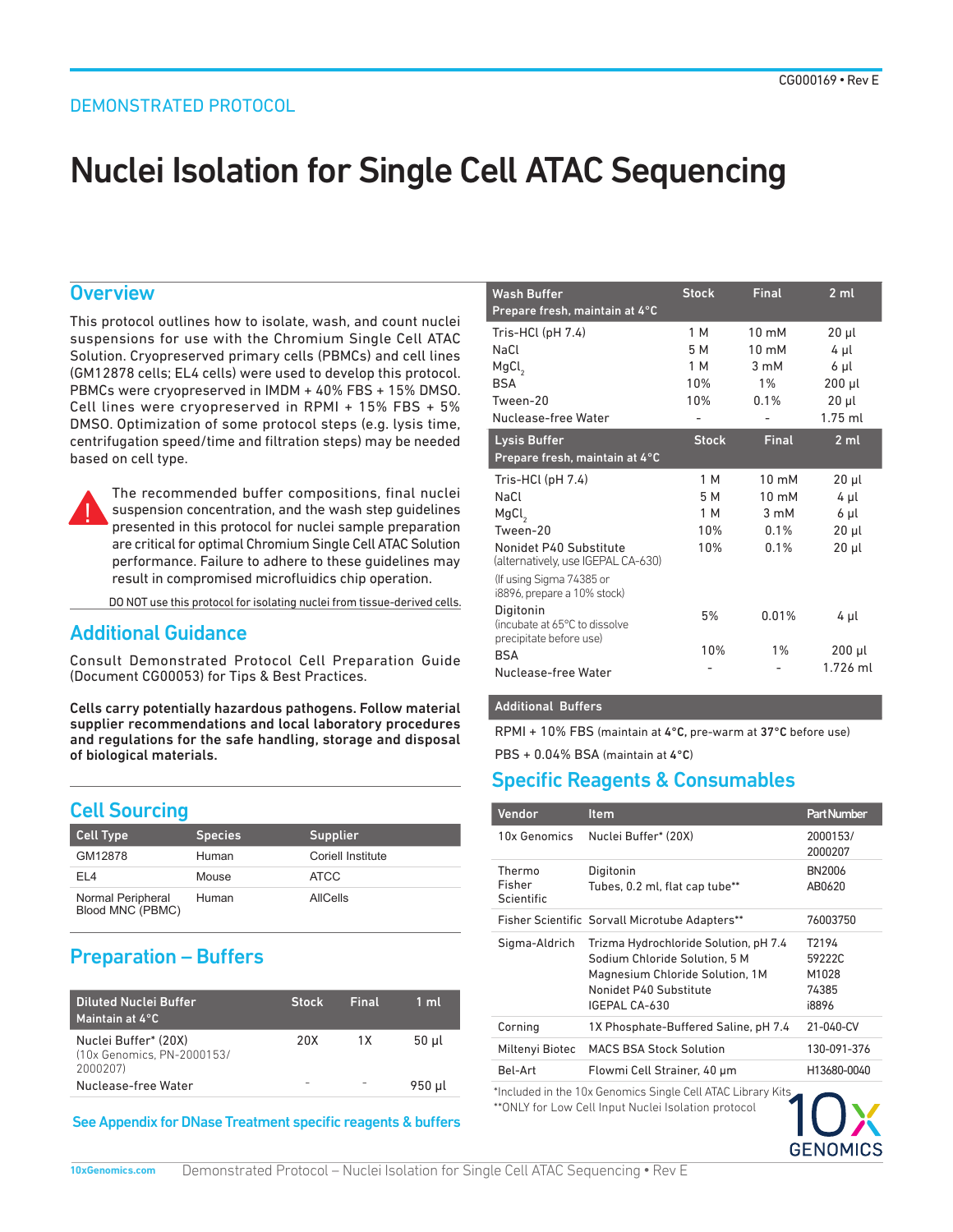# Protocol Overview



**GENOMICS**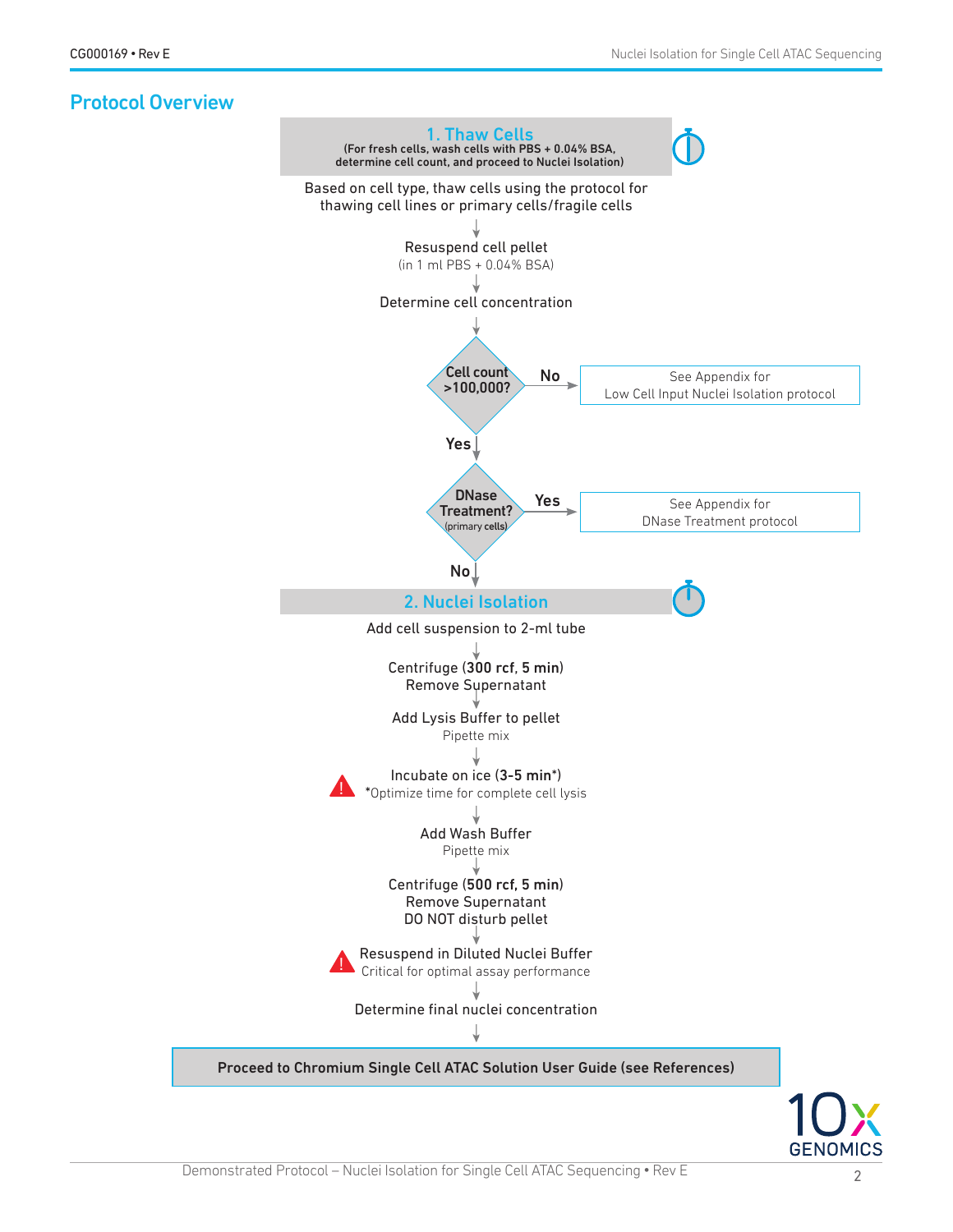## Protocol

If using fresh cells, perform 1-2 washes with PBS + 0.04% BSA, determine cell count, and proceed to Nuclei Isolation (step 2).

**1. Thaw Cells** (if using cryopreserved cells)

For cell lines (used for GM12878 and EL4 cells):

- a. Remove cryovials from storage, thaw in the water bath at 37°C for 1-2 min. Remove from the water bath when a tiny ice crystal remains.
- b. Pipette mix the cells and transfer to a 15-ml conical tube containing 10 ml pre-warmed media (RPMI + 10% FBS).
- c. Centrifuge at 300 rcf for 5 min.
- d. Remove the supernatant without disrupting the cell pellet and resuspend in 1 ml PBS + 0.04% BSA. Transfer to a 2-ml microcentrifuge tube. Rinse the 15-ml tube with 0.5 ml PBS + 0.04% BSA and transfer the rinse to the 2-ml tube containing the cells.
- e. Centrifuge cells at 300 rcf for 5 min.
- f. Remove the supernatant without disrupting the cell pellet and resuspend in 1 ml PBS + 0.04% BSA.
- g. Pass cell suspension through a 40 µm Flowmi Cell Strainer.
- h. Determine the cell concentration using a Countess II FL Automated Cell Counter (see Appendix) or a hemocytometer.
- i. Proceed to Nuclei Isolation (step 2). If cell count is ˂100,000, nuclei may be isolated using the Low Cell Input Nuclei Isolation protocol (see Appendix).

### For primary cells/fragile cells (used for PBMCs):

- a. Remove cryovial from storage, thaw in the water bath at 37°C for 1-2 min. Remove from the water bath when a tiny ice crystal remains.
- b. Transfer the thawed cells to a 50-ml conical tube. Rinse the cryovial with 1 ml pre-warmed media (RPMI + 10% FBS) and add the rinse drop-wise to the 50-ml conical tube while gently shaking the tube.
- c. Sequentially dilute cells in the 50-ml conical tube by incremental 1:1 volume additions of media for a total of 5 times (including dilution at step b), with ~1 min wait between additions (see Appendix). Add media (RPMI + 10% FBS) at a speed of 1 ml/3-5 sec to the tube and swirl.
- d. Centrifuge at 300 rcf for 5 min.
- e. Remove most of the supernatant, leaving ~1 ml and resuspend cell pellet in this volume.
- f. Add an additional 9 ml media (1 ml/3-5 sec) to achieve a total volume of ~10 ml.
- g. Centrifuge at 300 rcf for 5 min.
- h. Remove the supernatant without disrupting the cell pellet and resuspend in 1 ml PBS + 0.04% BSA, gently pipette mix 5x.
- i. Transfer to a 2-ml microcentrifuge tube. Rinse the 50-ml tube with 0.5 ml PBS + 0.04% BSA and transfer the rinse to the 2-ml tube containing the cells. Mix by gently inverting the tube.

OPTIONAL Primary/fragile cells may have high amounts of ambient/background DNA. Treating the cells with DNase I prior to nuclei isolation can remove the ambient DNA, improving the quality of Single Cell ATAC libraries (see Appendix for protocol).

- j. Centrifuge cells at 300 rcf for 5 min.
- k. Remove the supernatant without disrupting the cell pellet and resuspend in 1 ml PBS + 0.04% BSA.
- l. Pass cell suspension through a 40 µm Flowmi Cell Strainer.
- m. Determine the cell concentration using a Countess II FL Automated Cell Counter (see Appendix) or a hemocytometer.
- n. Proceed to Nuclei Isolation (step 2). If cell count is ˂100,000, nuclei may be isolated using the Low Cell Input Nuclei Isolation protocol (see Appendix).

### 2. Nuclei Isolation

If using fresh cells, perform 1-2 washes with PBS + 0.04% BSA and determine cell count, before proceeding to step 2a. Nuclei may be isolated from 100,000-1,000,000 cells using this protocol. Viability >70% is recommended before starting nuclei isolation.

- a. Add 100,000-1,000,000 cells to a 2-ml microcentrifuge tube. Centrifuge at 300 rcf for 5 min at 4°C.
- b. Remove ALL the supernatant without disrupting the cell pellet.
- c. Add 100 µl chilled Lysis Buffer. Pipette mix 10x.
- d. Incubate for 3-5 min\* on ice.

\*Cryopreserved PBMCs were incubated for 3 min \*Cryopreserved cell lines were incubated for 5 min



Optimize incubation time based on cell type. Suboptimal or prolonged lysis times can both alter assay performance. Assess lysis efficacy via the Countess II FL Automated Cell Counter/microscopy (see Results).

- e. Add 1 ml chilled Wash Buffer to the lysed cells. Pipette mix 5x.
- f. Centrifuge at 500 rcf for 5 min at 4°C.
- g. Remove the supernatant without disrupting the nuclei pellet.
- h. Based on cell concentration step 2a and assuming ~50% nuclei loss during cell lysis, resuspend in chilled Diluted Nuclei Buffer. See Nuclei Stock Concentration Table and Example Calculation in Appendix. Maintain on ice.



The resuspension in Diluted Nuclei Buffer is critical for optimal Single Cell ATAC assay performance. The composition of the Tris-based Diluted Nuclei Buffer, including Magnesium concentration, has been optimized for the Transposition and Barcoding steps in the Single Cell ATAC protocol. Suspension of nuclei in a different buffer may not be compatible.

- i. OPTIONAL If cell debris and large clumps are observed, pass through a cell strainer. For low volume, use a 40 µm Flowmi Cell Strainer to minimize volume loss.
- j. Determine the nuclei concentration using a Countess II FL Automated Cell Counter (see Appendix) or a hemocytometer.
- k. Proceed immediately to Chromium Single Cell ATAC Solution User Guide (see References).

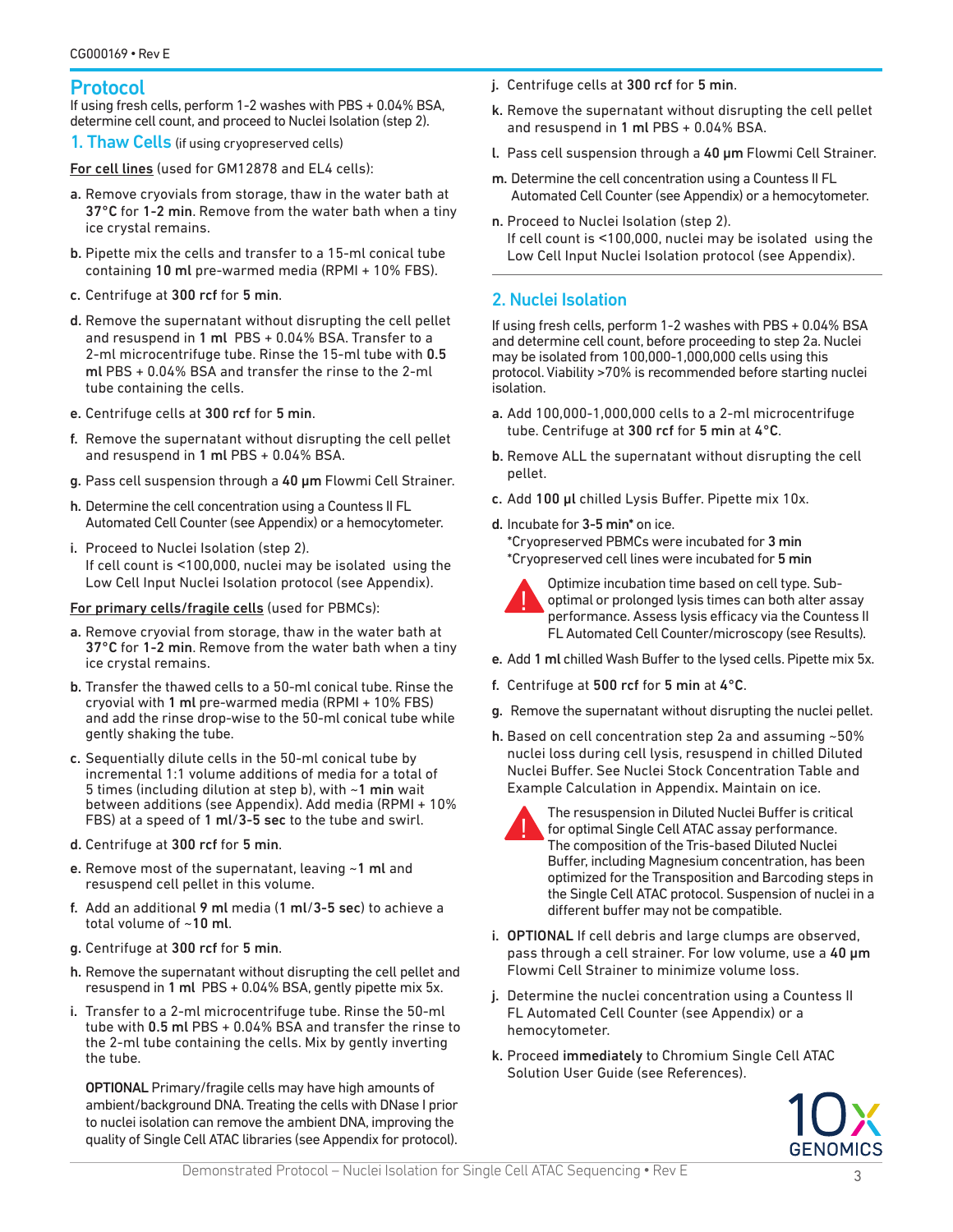# **Results**



# **Troubleshooting**

| Problem                                                   | <b>Possible Solution</b>                                                                                                                                                        |  |
|-----------------------------------------------------------|---------------------------------------------------------------------------------------------------------------------------------------------------------------------------------|--|
| High fraction of<br>non-viable cells<br>in input material | Optimize cell thawing to enhance sample<br>quality                                                                                                                              |  |
| prior to starting<br>nuclei isolation                     | Reduce fraction of dead cells. Refer to<br>Demonstrated Protocol Removal of Dead<br>Cells from Single Cell Suspensions for<br>Single Cell RNA Sequencing (Document<br>CG000093) |  |
|                                                           | Sort cells using flow cytometry                                                                                                                                                 |  |
|                                                           | Gently handle cell suspensions by<br>following best practices and reduce cell<br>processing times                                                                               |  |
| High fraction of<br>viable cells post<br>cell lysis       | Incrementally increase the lysis time and<br>monitor lysis efficacy microscopically                                                                                             |  |
|                                                           | Trypan Blue Precipitate in the Countess II Slide                                                                                                                                |  |
|                                                           | Precipitate<br>No Precipitate                                                                                                                                                   |  |
| Nuclei resuspended<br>in Nuclei Buffer (20X)              | Nuclei resuspended in<br>Diluted Nuclei Buffer (1X)                                                                                                                             |  |
|                                                           | DO NOT use nuclei resuspended in 20X Nuclei Buffer. Repeat<br>nuclei isolation and resuspend in Diluted Nuclei Buffer (1X).                                                     |  |



# Appendix

### Illustrative Overview of Incremental1:1 Volume Additions

Incrementally add media volumes at the indicated points & swirl



### Nuclei Stock Concentration Table

Based on the Targeted Nuclei Recovery, prepare the nuclei suspension in Diluted Nuclei Buffer to achieve the corresponding Nuclei Stock concentrations.

| <b>Targeted Nuclei Recovery</b> | <b>Nuclei Stock Concentration</b><br>(nuclei/µl) |
|---------------------------------|--------------------------------------------------|
| 500                             | 155-390                                          |
| 1,000                           | 310-780                                          |
| 2,000                           | 610-1,540                                        |
| 3,000                           | 925-2,300                                        |
| 4,000                           | 1,230-3,075                                      |
| 5,000                           | 1,540-3,850                                      |
| 6,000                           | 1,850-4,600                                      |
| 7,000                           | 2,150-5,400                                      |
| 8,000                           | 2,460-6,150                                      |
| 9,000                           | 2,770-6,900                                      |
| 10,000                          | 3,080-7,700                                      |

### Example Calculation

Cell count at step 2a: 200,000

Estimated nuclei count at step 2h (~50% loss):100,000 If targeting 5,000 Nuclei Recovery, nuclei pellet at step 2h may be resuspended in 30 µl Diluted Nuclei Buffer for Nuclei Stock Concentration of 1,540-3,850 nuclei/µl (see Table above)

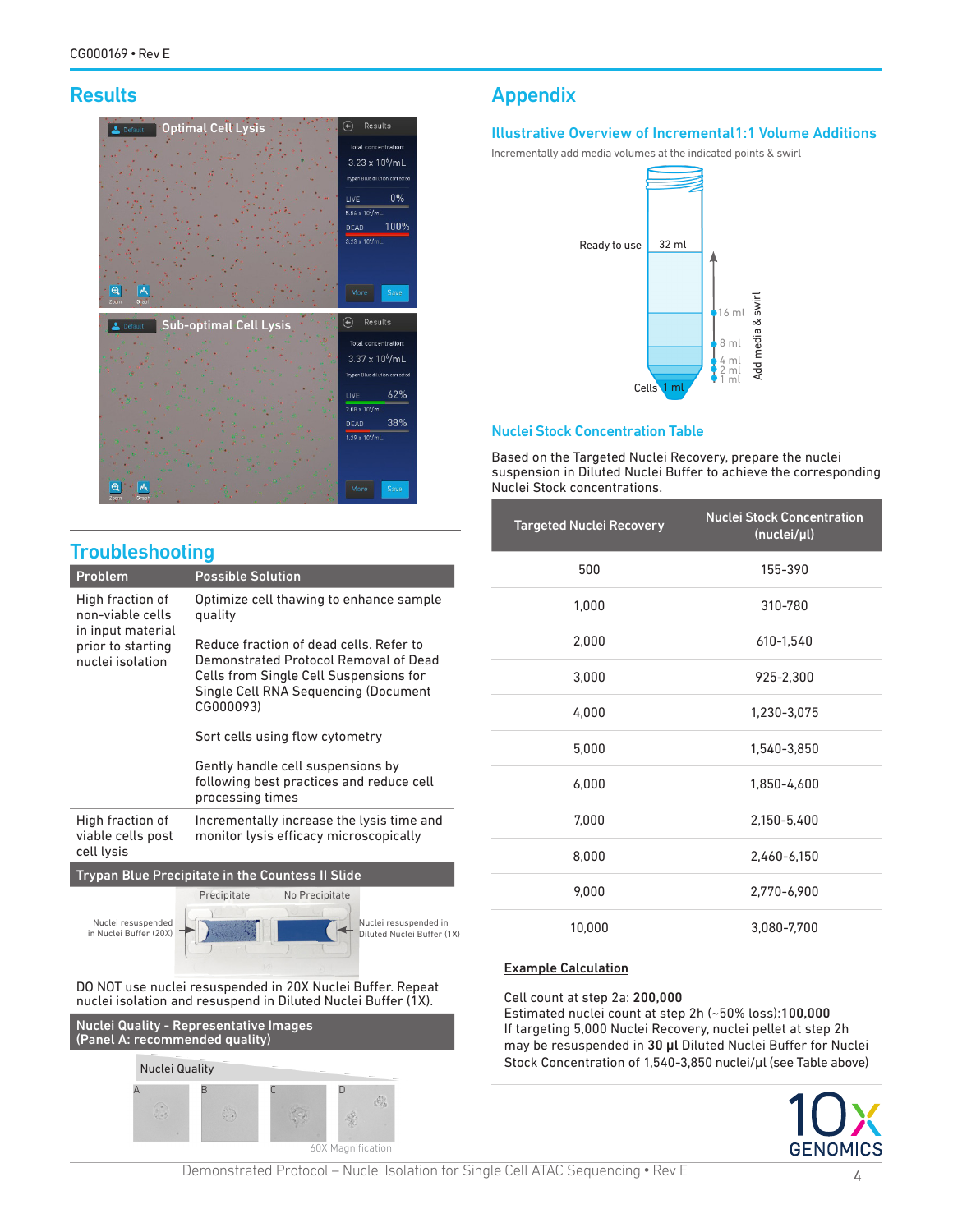# Appendix

### Nuclei Counting and Viability

Countess II FL Automated Cell Counter is recommended for determining nuclei concentrations. The optimal range of cell concentration for Cell Counter is 1,000-10,000 cells/µl. Refer to manufacturer's instructions for details on operations.

- a. Vortex 0.4% trypan blue stain, centrifuge briefly and aliquot 10 µl per tube.
- b. Pipette mix the nuclei suspension. Immediately add 10 µl nuclei suspension to 10 µl aliquot of 0.4% trypan blue stain. Gently pipette mix 10x.
- c. Transfer 10 µl trypan blue stained nuclei to a Countess II Cell Counting Slide chamber.
- d. Insert the slide into the Countess II FL Cell Counter, and determine the nuclei concentration and viability. <5% of input cells should be viable. Optimize focusing and light exposure.

#### Low Cell Input Nuclei Isolation

Nuclei may be isolated from 2,000-100,000 cells using this protocol. If cell count is ˂40,000, centrifuge cell suspension at 300 rcf for 5 min at 4°C and resuspend the cell pellet in 50 µl PBS + 0.04% BSA. Transfer 50 µl cell suspension to a 0.2-ml tube. Proceed directly to step c.

- a. Centrifuge cell suspension at 300 rcf for 5 min at 4°C. Remove supernatant and resuspend pellet in PBS + 0.04% BSA for 1,000 cells/µl cell suspension.
- b.Add 2,000–40,000 cells to a 0.2-ml tube in a total volume of 50 µl PBS + 0.04% BSA. If number of cells is >40,000 and <100,000, the sample can either be used for one low input prep or be split for two replicate low input preps, depending on desired recovery.

Approximately 25% of the cell input is expected to be recovered during Chromium Single Cell ATAC sequencing. Always determine nuclei counts after nuclei isolation.

| <b>Cell Input</b> | <b>Expected</b><br><b>Nuclei Recovery</b><br>(after cell lysis) | <b>Expected</b><br><b>Nuclei Recovery</b><br>(ATAC sequencing) |
|-------------------|-----------------------------------------------------------------|----------------------------------------------------------------|
| 40.000            | 16.000                                                          | 10.000                                                         |
| 20,000            | 8.000                                                           | 5.000                                                          |
| 10.000            | 4.000                                                           | 2.500                                                          |
| 4.000             | 1.600                                                           | 1.000                                                          |
| 2.000             | 800                                                             | 500                                                            |

c. Centrifuge at 300 rcf for 5 min at 4°C.

- d. Remove 45 µl supernatant without touching the bottom of the tube to avoid dislodging the cell pellet.
- e. Add 45 µl chilled Lysis Buffer. Gently pipette mix 3x.

f. Incubate for 3-5 min\* on ice.

\*Cryopreserved PBMCs were incubated for 3 min \*Cryopreserved cell lines were incubated for 5 min



Optimize incubation time based on cell type. Suboptimal or prolonged lysis times can both alter assay performance. Assess lysis efficacy via the Countess II FL Automated Cell Counter/microscopy. See Results for optimal cell lysis.

- g. Add 50 µl chilled Wash Buffer to the tube. DO NOT mix.
- h. Centrifuge at 500 rcf for 5 min at 4°C.
- i. Remove 95 µl supernatant without disrupting the nuclei pellet.
- j. Add 45 µl chilled Diluted Nuclei Buffer to the pellet. DO NOT mix.
- k. Centrifuge at 500 rcf for 5 min at 4°C.
- l. Remove the supernatant without touching the bottom of the tube to avoid dislodging the nuclei pellet.



The supernatant may be removed in two steps, first with a 100-ul pipette (set to 40 ul), followed by removal with a 10-µl pipette (set to 10 µl).

'ellet (may not be visible)

m. Resuspend the nuclei pellet in 7 µl chilled Diluted Nuclei Buffer (pellet may not be visible).



The use of the Diluted Nuclei Buffer for nuclei suspension is critical for optimal Single Cell ATAC assay performance. The composition of the Tris-based Diluted Nuclei Buffer, including Magnesium concentration, has been optimized for the Transposition and Barcoding steps in the Single Cell ATAC protocol. Suspension of nuclei in a different buffer may not be compatible with these protocol steps.

n. Use 2 µl nuclei suspension mixed with 8 µl Diluted Nuclei Buffer. The nuclei suspension is now diluted 1:5. Mix 10  $\mu$ l Trypan Blue to determine the cell concentration by a Countess II FL Automated Cell Counter (see Appendix) or a hemocytometer.

The 1:5 diluted nuclei suspension should have a minimum final nuclei concentration of 30 nuclei/µl (actual concentration 150 nuclei/ul) for a Targeted Nuclei Recovery of 500 nuclei.

o. Proceed immediately to Chromium Single Cell ATAC Solution User Guide (see References).